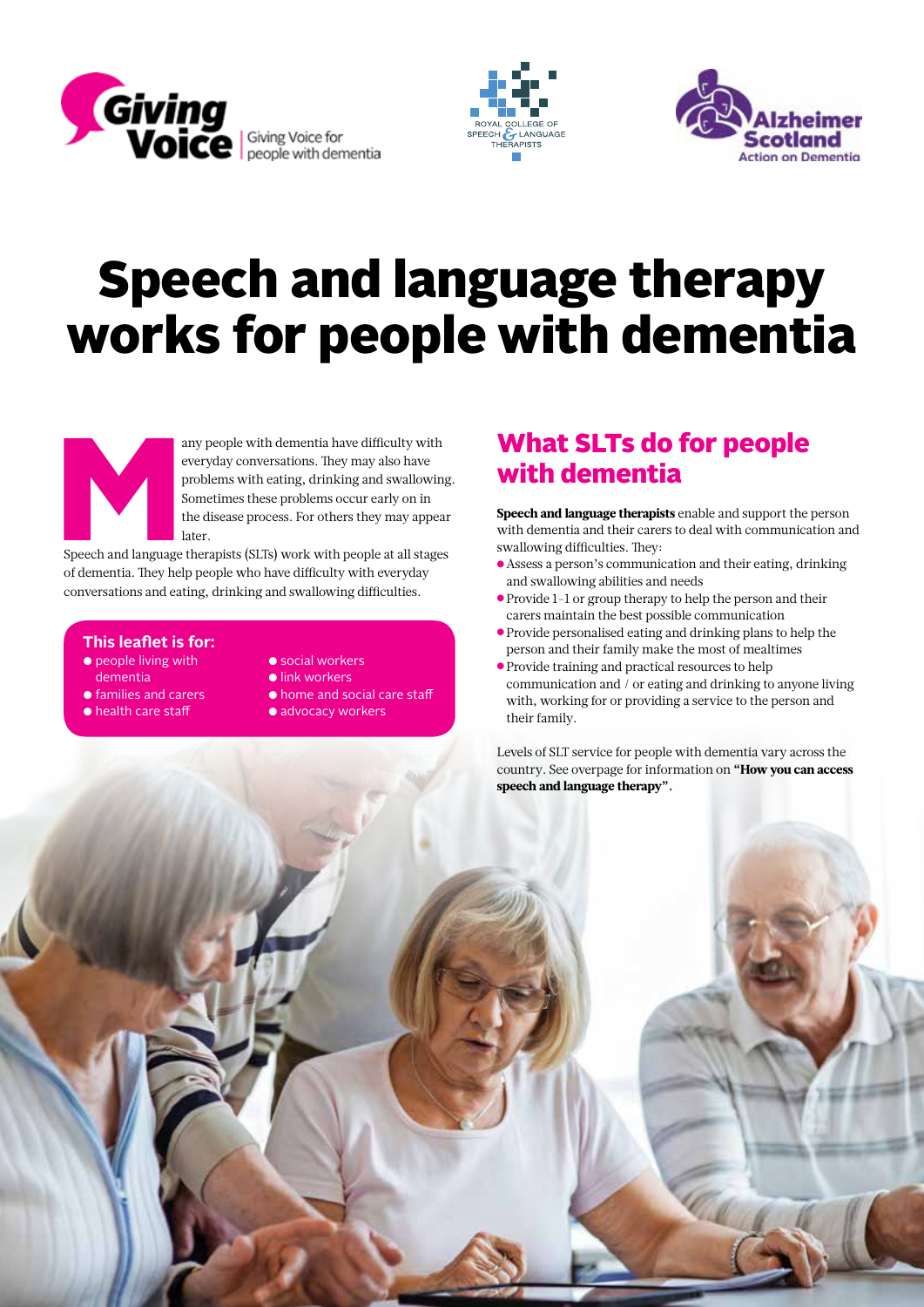## When to contact your local speech and language therapy service

#### If you or someone you know has dementia contact speech and language therapy if:

- Finding the right word or maintaining the thread of a conversation is challenging
- Understanding written material is difficult
- Communication breakdown is causing frustration or interaction difficulties
- Choking or coughing happens regularly when the person is eating or drinking – especially if they get recurrent chest infections or are losing weight.



## SLTs making a difference

#### Enabling community connections

Moira's dementia affected her communication but she was keen to continue to work, use the bus and attend her exercise classes. Following assessment her SLT:

- Developed a personal vocabulary book including names and words important for her work
- Produced a card explaining her communication difficulties to show to people who didn't know her
- Provided a written script for answering the phone
- Visited her exercise class and her work to help staff and colleagues understand Moira's communication needs.

#### If you work for people with dementia, contact speech and language therapy:

- To make a diagnosis of dementia as part of the holistic assessment
- If you want to make sure your services are meeting the communication support needs of people with dementia
- To obtain accurate and comprehensive specialist assessment of a person's communication strengths and needs
- To help assess an individual's 'capacity' to remember, understand and express consent and wishes
- To get accurate, detailed assessment of the person's eating, drinking and swallowing and make it as safe as possible
- To get therapy, advice, training and support on communication, eating, drinking and swallowing.

#### Supporting individuals

Margaret was coughing when drinking and was embarrassed to attend the local Dementia Café. Following an SLT assessment:

- Margaret was given a thickening powder to add to drinks and was shown how to change her head position to reduce coughing
- Staff at the Dementia Café were given training and advice on how they could prevent Margaret from coughing while drinking
- Margaret was happy to return to the café to meet friends and get all the other benefits available there.

#### Supporting families

Some speech and language therapy teams run a sixweek support group for families and carers focusing on the communication aspects of dementia – helping to build mutually supportive networks where families can learn from each others' experience.

#### Supporting care staff

David lived in a care home where he often argued with staff and residents making it difficult for everyone to live and work with him. Although David's speech was limited to a few words, staff thought David knew what he was doing and saying.

- An SLT assessment showed David had significant difficulties understanding what was said to him so he became confused, he didn't always know why people wanted him to do things and he made unintentional mistakes which of course frustrated him and others.
- ●The SLT gave staff guidance on how best to interact with David to help his understanding. This greatly reduced his confusion and the arguments and stress which had been caused by it.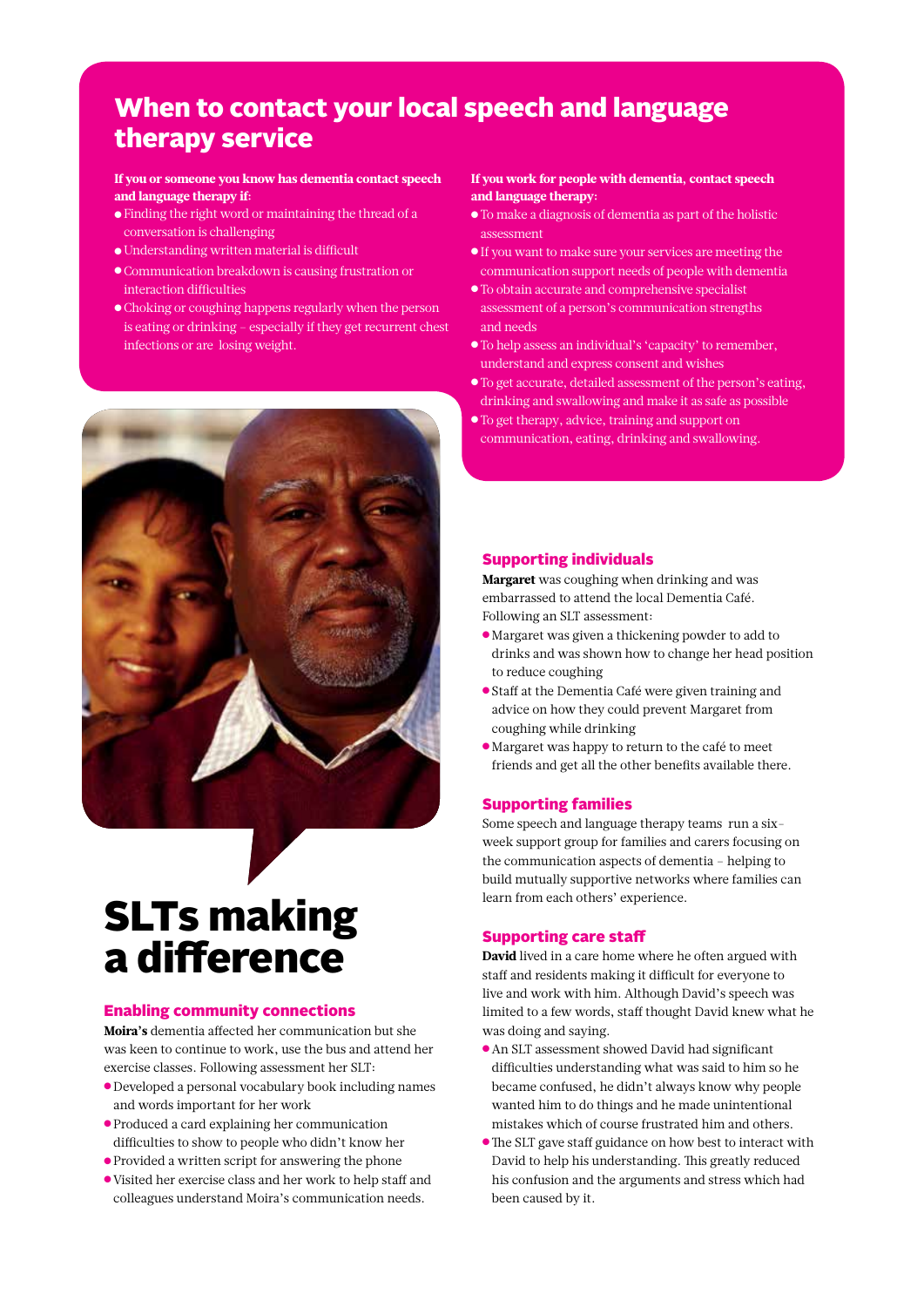#### Planning future care and helping decision-making

Bob had difficulties expressing himself clearly.

- An SLT used a picture-based communication tool ("Talking Mats") to support Bob and his wife to think through, talk about and make some early plans for future care. The visual nature of the 'mat' let them see complex decisions more clearly.
- A photograph of the 'mat' provided a record to review planning later on.
- ●The 'mat' helped Bob and his wife to develop a personal communication book covering all the people, places and other things Bob would want to talk about in the future.

#### Managing symptoms

Billy kept getting chest infections. GP referral to a SLT:

- Revealed Billy had difficulty swallowing quickly for drinking
- Led to Billy getting thickening powder for his drinks
- Four weeks later, Billy had no further chest infections.

Anita had advanced dementia. She and her young son lived with her mum. Following assessment, Anita's SLT:

- Showed her mum and son the best ways to communicate with Anita
- Developed a communication passport to explain to respite care and hospital staff how to communicate with Anita
- Provided Anita's mum with advice and utensils to help Anita eat and drink independently and safely for as long as possible.



#### Promoting general health

Eleanor wasn't understanding or remembering important instructions from her GP. Eleanors's SLT :

- Attended a GP appointment with her
- Explained the GP's treatment plan in a communication-accessible, visual way
- ●This picture-based GP instruction helped Eleanor to understand and remember what her GP had said long after the GP appointment.

Nancy's GP was concerned she was losing weight and struggling to take her medication. An SLT assessment showed Nancy had difficulties chewing and as a result was eating a lot less.

- ●The SLT gave Nancy advice on changing her diet to softer foods and asked the doctor for medication in syrup form.
- Nancy was able to eat more normally, regained weight and benefited from her medication.